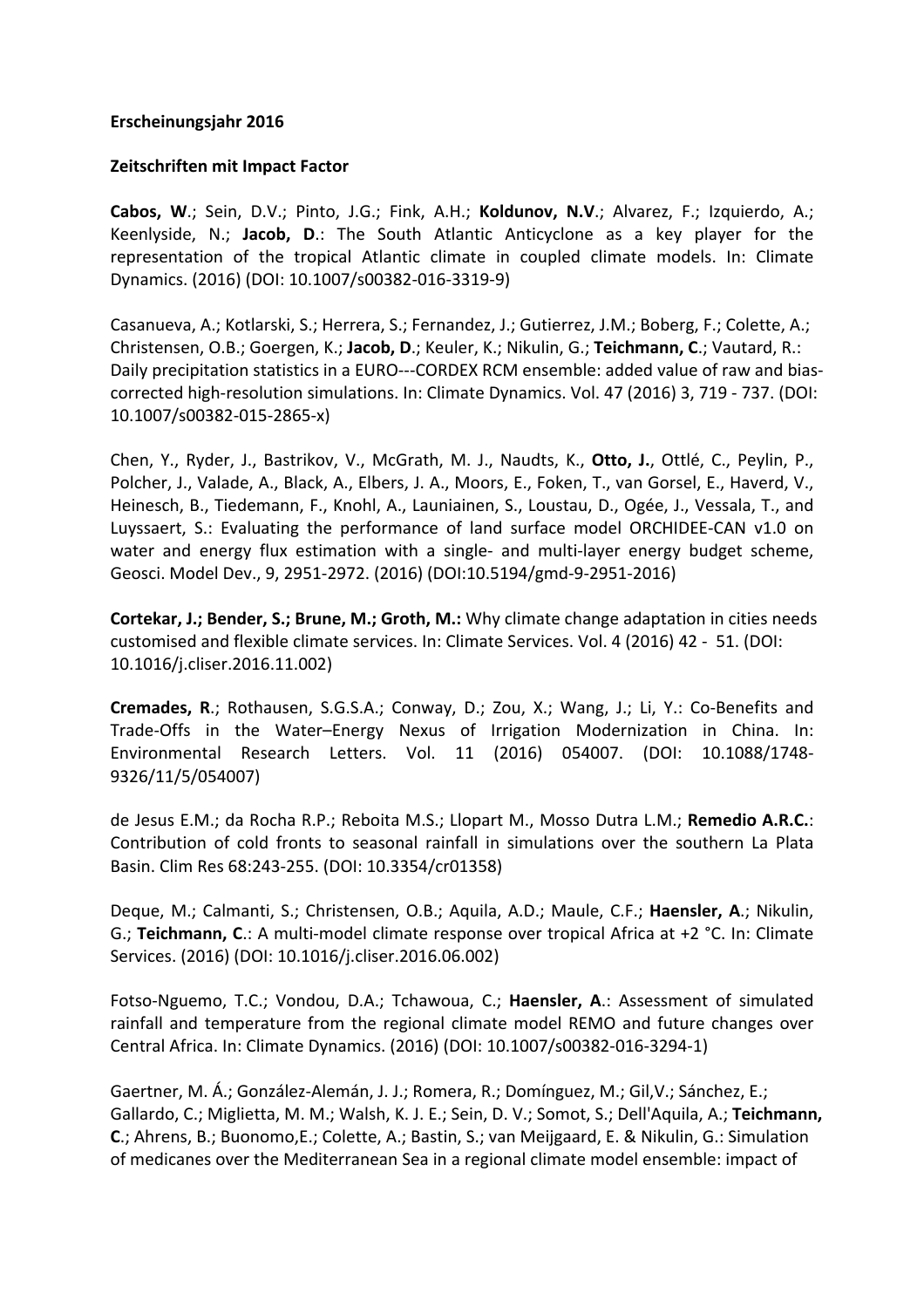ocean--atmosphere coupling and increased resolution. In: Climate Dynamics, Vol. 1, issue 17, 2016

Gutowski, W.J.; Giorgi; F.; Timbal, B.; Frigon, A.; Jacob, D.; Kang, H.-S.; Raghavan, K.; Lee, B.; Lennard, C.; Nikulin, G.; O'Rourke, E.; Rixen, M.; Solman, S.; Stephenson, T.; Tangang, F.: WCRP Coordinated Regional Downscaling Experiment (CORDEX): A diagnostic MIP for CMIP6. In: Geoscientific Model Development. Vol. 9, issue 11, pp 4087 – 4095 (2016)

Ivanov, V.; Alexeev, V.; Koldunov, N.V.; Repina, I.; Sandoe, A.B.; Smedsrud, L.H.; Smirnov, A.: Arctic Ocean heat impact on regional ice decay - a suggested positive feedback. In: Journal of Physical Oceanography. Vol. 46 (2016) 5, 1437 - 1456. (DOI: 10.1175/JPO-D-15-0144.1)

Koutroulis, A.G.; Grillakis, M.G.; Daliakopoulos, I.N.; Tsanis, I.K.; Jacob, D.: Cross sectoral impacts on water availability at  $+2$  °C and  $+3$  °C for east Mediterranean island states: The case of Crete. In: Journal of Hydrology. Vol. 532 (2016) 16-28. (DOI: 10.1016/j.jhydrol.2015.11.015)

Mbaye, M.L.; **Haensler, A.**; Hagemann, S.; Gaye, A.T.; Moseley, C.; Afouda, A.: Impact of statistical bias correction on the projected climate change signals of the regional climate model REMO over the Senegal River Basin. In: International Journal of Climatology. Vol. 36 (2016) 4, 2035 - 2049. (DOI: 10.1002/joc.4478)

Naudts, K.; Chen, Y.; McGrath, M.J.; Ryder, J.; Valade, A.; Otto, J.; Luyssaert, S.: Europe's forest management did not mitigate climate warming. In: Science. Vol. 351 (2016) 6273, 597 -600. (DOI: 10.1126/science.aad7270)

**Otto, J., Brown, C., Buontempo, C., Doblas-Reyes, F., Jacob, D., Juckes, M., Keup-Thiel, E.,** Kurnik, B., Schulz, J., Taylor, A., Verhoelst, T. and Walton, P.: Uncertainty: Lessons learned for climate services. In: Bull. Am. Meteorol. Soc BAMS-D-16-0173.1 (2016) (DOI 10.1175/BAMS-D-16-0173.1)

Paxian, A.; Sein, D.; Panitz, H.-J.; Warscher, M.; Breil, M.; Engel, T.; Toedter, J.; Krause, A.; Cabos Narvaez, W.D.; Fink, A.H.; Ahrens, B.; Kunstmann, H.; Jacob, D.; Paeth, H.: Bias reduction in decadal predictions of West African monsoon rainfall using regional climate models. In: Journal of Geophysical Research : Atmospheres. Vol. 121 (2016) 4, 1715 - 1735. (DOI: 10.1002/2015JD024143)

Prein, A.F.; Gobiet, A.; Truhetz, H.; Keuler, K.; Goergen, K.; Teichmann, C.; Fox Maule, C.; van Meijgaard, E.; Deque, M.; Nikulin, G.; Vautard, R.; Colette, A.; Kjellstroem, E.; Jacob, D.: Precipitation in the EURO---CORDEX 0.11° and 0.44° simulations: high resolution, high benefits?. In: Climate Dynamics. Vol. 46 (2016) 1, 383 - 412. (DOI: 10.1007/s00382-015- 2589y)

Ryder, J.; Polcher, J.; Peylin, P.; Ottle, C.; Chen, Y.; Gorsel, van, E.; Haverd, V.; McGrath, M.J.; Naudts, K.; **Otto, J.**; Valade, A.; Luyssaert, S.: A multi-layer land surface energy budget model for implicit coupling with global atmospheric simulations. In: Geoscientific Model Development. Vol. 9 (2016) 1, 223 - 245. (DOI: 10.5194/gmd-9-223-2016)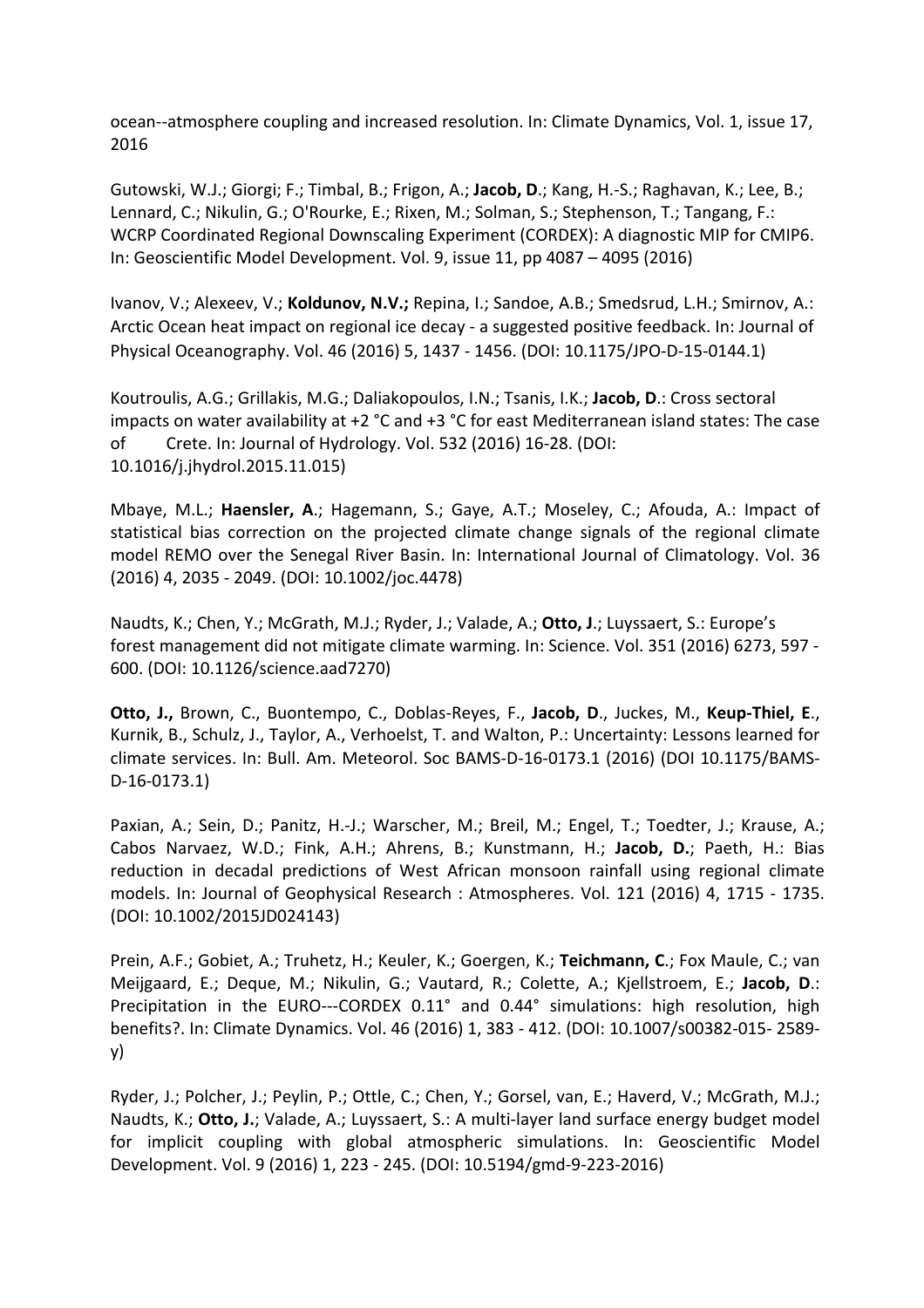Ruane, A.C.; Teichmann, C.; Arnell, N.; Carter, T.R.; Ebi, K.L.; Frieler, K.; Goodess, C.M.; Hewitson, B.; Horton, R.; Kovats, R.S.; Lotze, H.K.; Mearns, L.O.; Navarra, A.; Ojima, D.S.; Riahi, K.; Rosenzweig, C.; Themessl, M.; Vincent, K.: The Vulnerability, Impacts, Adaptation, and Climate Services (VIACS) Advisory Board for CMIP6. In: Geoscientific Model Development Discussions [Online Ressource]. (2016) 1 - 36. (DOI: 10.5194/gmd---2016---71)

Tobin, I.; Jerez, J.; Vautard, R.; Thais, F.; van Meijgaard, E.; Prein, A.; Deque, M.; Kotlarski, S.; Maule, C.F.; Nikulin, G.; Noel, T.; **Teichmann, C.**: Climate change impacts on the power generation potential of a European mid-century wind farms scenario. In: Environmental Research Letters [Online Ressource] . Vol. 11 (2016) 3, 034013. (DOI: 10.1088/1748-9326/11/3/034013)

van denHurk, B.J.J.M.; Bouwer, L.M.; Buontempo, C.; Doescher, R.; Ercin, E.; Hananel, C.; Hunink, J.E.; Kjellstroem, E.; Klein, B.; Manez, M.; Pappenberger, F.; Pouget, L.; Ramos, M.-H.; Ward, P.J.; Weerts, A.H.; Wijngaard, J.B.: Improving predictions and management of hydrological extremes through climate services: www.imprex.eu. In: Climate Services. Vol. 1 (2016) 6 - 11. (DOI: 10.1016/j.cliser.2016.01.001)

Williges, K; Mechler, R.; **Bowyer, P.**; Balkovic, J.: Towards an assessment of adaptive capacity of the European agricultural sector to droughts. In: Climate Services, Vol. 7, pp 47-36, 2016

## **Weitere Publikationen**

**Bender, S.:** Welche Auswirkungen des Klimawandels lassen sich aus Klimaprojektionen fuer Grundhochwaesser in Deutschland ableiten?. In: Blum, P.; Goldscheider, N.; Goeppert, N.; Kaufmann-Knoke, R.; Klinger, J.; Liesch, T.; Stober, I. (Hrsg.): Tagungsband, Grundwasser, Mensch und Oekosysteme, 25. Tagung der Fachsektion Hydrogeologie in der DGGV 2016. Karlsruhe (D), 13.-17.04.2016, 2016. 137 - 138. (ISBN: 978-3-7315-0475-7)

Bender, SCortekar,.; J.; Jacob, D.: Klimaresiliente Stadt - Was sagen Klimamodell-Projektionen über die Zukunft von Städten aus und wie können Staedte diese Zukunft beeinflussen und meistern?. In: Pinnekamp, J. (Ed.): Tagungsband Gewässerschutz - Wasser - Abwasser, 49. Essener Tagung für Wasser- und Abfallwirtschaft. Vol. 239 Essen (D), 02.-04.03.2016, 2016. 32-1 - 32-14. (ISBN: 978-3-938996-45-4)

**Bender, S.; Jacob, D.**: Die Aussagekraft von Klimaprojektionen fuer zukuenftige Herausforderungen der Trinkwasserversorgung in Deutschland. In: GWF, Wasser - Abwasser.  $(2016)$  4, 362 - 368.

**Brasseur, G.P.; Jacob, D.; Schuck-Zoeller, S.: Klimawandel in Deutschland. Springer 2016. DOI** 10.1007/978-3-662-50397-3, ISBN 978-3-662-50396-6 (print) 978-3-662-50397-3 (online).

Dobler, A.; Feldmann, H.; Ulbrich, U.; Jacob, D.; Kottmeier, C.: Grenzen und Herausforderungen der regionalen Klimamodellierung. In: Brasseur, G.P.; Jacob, D.; Schuck-**Zoeller, S.** (Hrsg.): Klimawandel in Deutschland - Entwicklung, Folgen, Risiken und Perspektiven. 2016. 37-44, DOI 10.1007/978-3-662-50397-3. ISBN 978-3-662-50396-7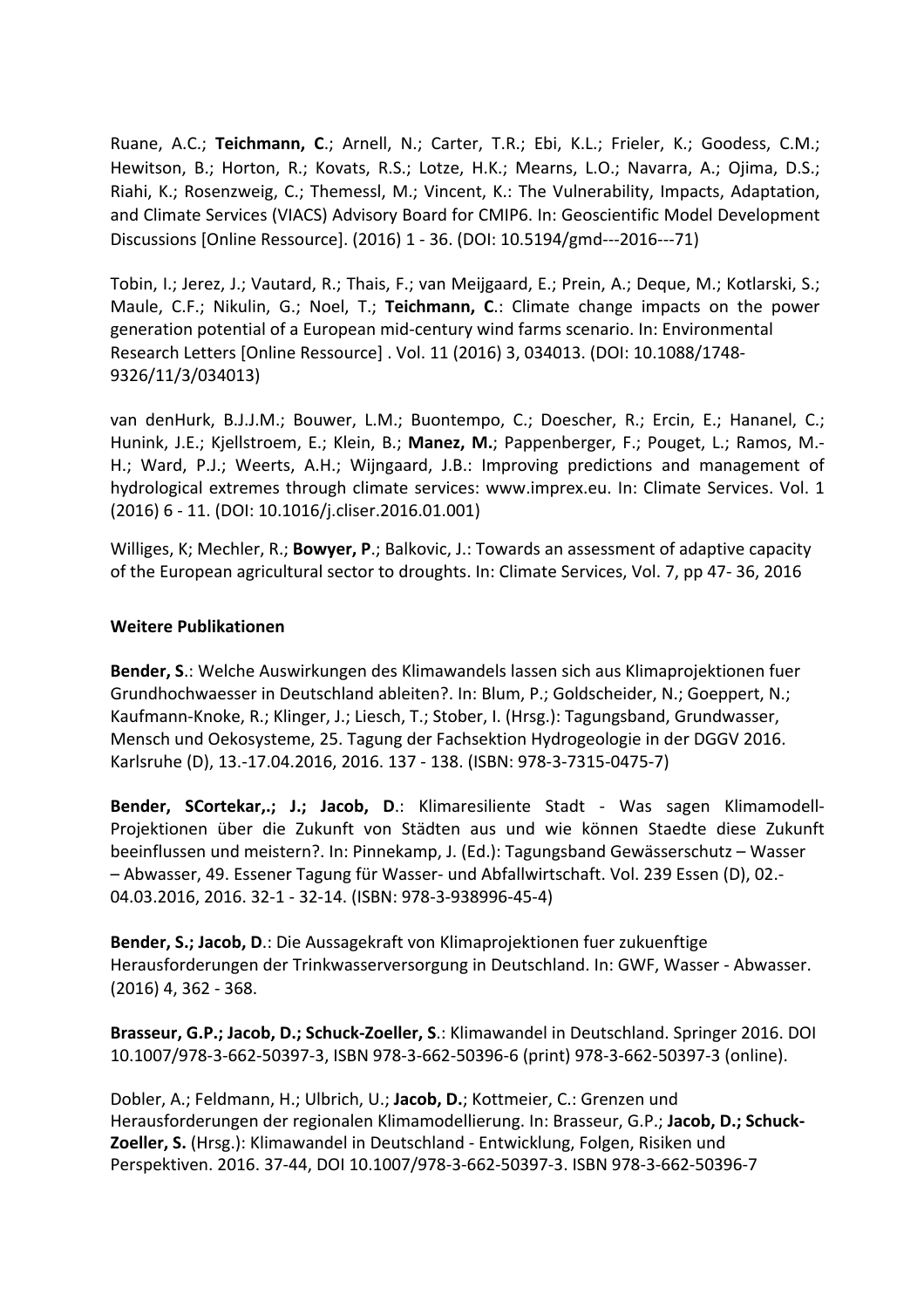Gioli, G.; Hugo, G.; Mañez Costa, M.; Scheffran, J.: Human mobility, climate adaptation, and development. In: Migration and Development. Vol. 5 (2016) 2, 165 - 170. (DOI: 10.1080/21632324.2015.1096590)

**Groth, M.:** Kurz kommentiert - Klimaabkommen - Wichtige Schritte fehlen noch. In: Wirtschaftsdienst: Zeitschrift fuer Wirtschaftspolitik. Vol. 96 (2016) 1, 4. (DOI: 10.1007/s10273-016-1919-y)

Jacob, D.; Fischer-Bruns, I.; P Seipold, P.: Klimadienstleistungen GERICS: 10. Annaberger Klimatage 11. -12. Mai 2016 in Annaberg-Buchholz. Tagungsband mit Beiträgen anlässlich der Gründung der Wetterwarte Fichtelberg vor 100 Jahren. Annalen der Meteorologie, 49, DWD, Offenbach, 146 S. (2016) (ISBN 978-3-88148-489-3)

**Jacob, D.**; Kottmeier, C.; Petersen, Rechid, J.; D.; Teichmann, C.: Regionale Klimamodellierung. In: Brasseur, G.P.; Jacob, D.; Schuck-Zoeller, S. (Hrsg.): Klimawandel in Deutschland - Entwicklung, Folgen, Risiken und Perspektiven. 2017. 27 - 35. (DOI: 10.1007/978-3-662-50397-3\_4) (ISBN: 978-3-662-50396-6)

Kaspar, F.; Mächel, H.; **Jacob, D.;** Kottmeier, C.: Beobachtung von Klima und Klimawandel in Mitteleuropa und Deutschland. In: Brasseur, G.P.; Jacob, D.; Schuck-Zoeller, S. (Hrsg.): Klimawandel in Deutschland - Entwicklung, Folgen, Risiken und Perspektiven. 2016. 17-26, DOI 10.1007/978-3-662-50397-3. ISBN 978-3-662-50396-6

**Mañez Costa, M.;** Carmona, M.; Haro, D.; Hanger, S.: Risk perception. In: Jeroen Aerts and Jaroslav Mysiak, (Hrsg.): ENHANCE (2016). Novel Multi-Sector Partnerships in Disaster Risk Management. Results of the ENHANCE project. EU FP7 project ENHANCE. pp. 346, Brussels. 2016, 51-67, e-book http://www.preventionweb.net/files/50794\_enhancebook2016.pdf

Marke, T.; Mauser, W.; Pfeiffer, A.; Zaengl, G.; Jacob, D.; Preuschmann, S.: Climate Variants of the MM5 and REMO Regional Climate Models. In: Mauser, W.; Prasch, M. (Eds.): Regional Assessment of Global Change Impacts - The Project GLOWA-Danube. 2016. 435 - 453. (DOI: 10.1007/978-3-319-16751-0\_51) (ISBN: 978-3-319-16750-3)

Mauser, W.; Marke, T.; Reiter, A.; Jacob, D.; Preuschmann, S.: The GLOWA-Danube Climate Trends. In: Mauser, W.;Prasch, M. (Eds.): Regional Assessment of Global Change Impacts - The Project GLOWA-Danube. 2016. 377 - 395. (DOI: 10.1007/978-3-319-16751-0\_48) (ISBN: 978-3-319-16750-3)

Mechler, R.; Pulido-Velazquez, M.; Koehler, M.; Jenkins, K.; Surminski, S.; Williges, K. (Lead Authors); Botzen, W.; **Cremades, R.**; Dransfeld, B.; Hudson, P.; Lopez-Nicolas, A.; Lorant, A.; Manez, M.; Michaelowa, A. (Contributing authors): Economic instruments.In: Jeroen Aerts and Jaroslav Mysiak, (Hrsg.): ENHANCE (2016). Novel Multi-Sector Partnerships in Disaster Risk Management. Results of the ENHANCE project. EU FP7 project ENHANCE. pp. 346, Brussels. 2016, 70-97, e-book http://www.preventionweb.net/files/50794\_enhancebook2016.pdf

Mysiak, J.; Calliari, E.; Perez Blanco, D.; Lasage, R. (Authors). Santato, S.; Lasage, S.; Manez, **M.** (Contributors): Development of multi-stakeholder partnerships. In: Jeroen Aerts and